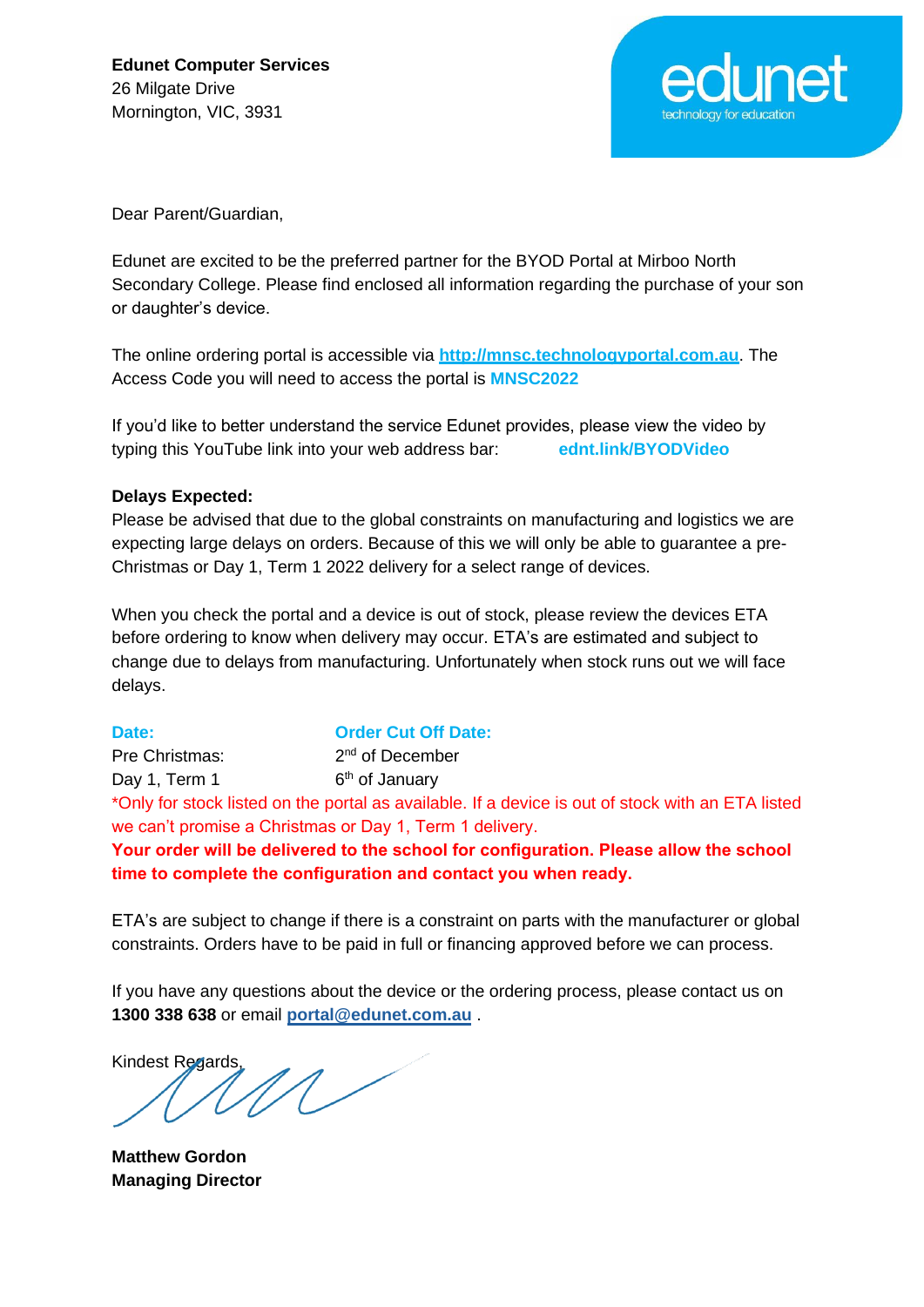

## **Why Edunet?**



### **View our informational Video by typing this link into your web address bar: ednt.link/BYODVideo**

### **Education Specialists:**

Edunet is proud to be an Authorized DET Supplier for Government Schools and also a trusted advisor for many Catholic/Private & Independent K-12 schools. With over 18 years' experience in both IT and Education, our strength is in our quality of service and our mission is to maintain long term relationships that benefit both school and community.

### **Education Devices & Prices:**

Edunet are Authorized Education Suppliers for key Device manufacturers. Because of this, we are able to provide the lowest Education pricing on a range of laptops that aren't available in the retail stores!

### **Access to School IT Support:**

By purchasing through the school's Edunet portal, it provides your School's IT Team the visibility to assist with any warranty/insurance faults. If the device can't be fixed by the School Tech, they will reach out to Edunet and we'll come onsite to the school and repair the device.

Speak to your school for clarification, but if you bring a device from a retail store or from home the school will only be able to provide limited support. This is because the warranty and insurance support is managed by the retailer you purchased the device from.

### **Onsite Warranty Support:**

As an Authorized Warranty Service provider, Edunet are able to provide onsite repairs under the genuine manufacturer's warranty with genuine manufacturer's parts.

By purchasing the Onsite Warranty through Edunet, you will be able to call on us to repair your student's device at the school, or at your home if it's during school holidays!

If you purchase a device through a retail store, it likely means repairs are done at their repair depot, which means you'll need to hand the device over to them for an unknown amount of time.

### **Education Insurance:**

Through iBroker Insurance, Edunet is also able to repair your son or daughter's device onsite at the school or at your home. Further information on iBroker is provided below in this information pack.

### **12 Months Interest Free:**

Through ZipMoney you will be given the option to pay off the purchase with 12 months' interest free financing. Further information on ZipMoney is provided below in this information pack.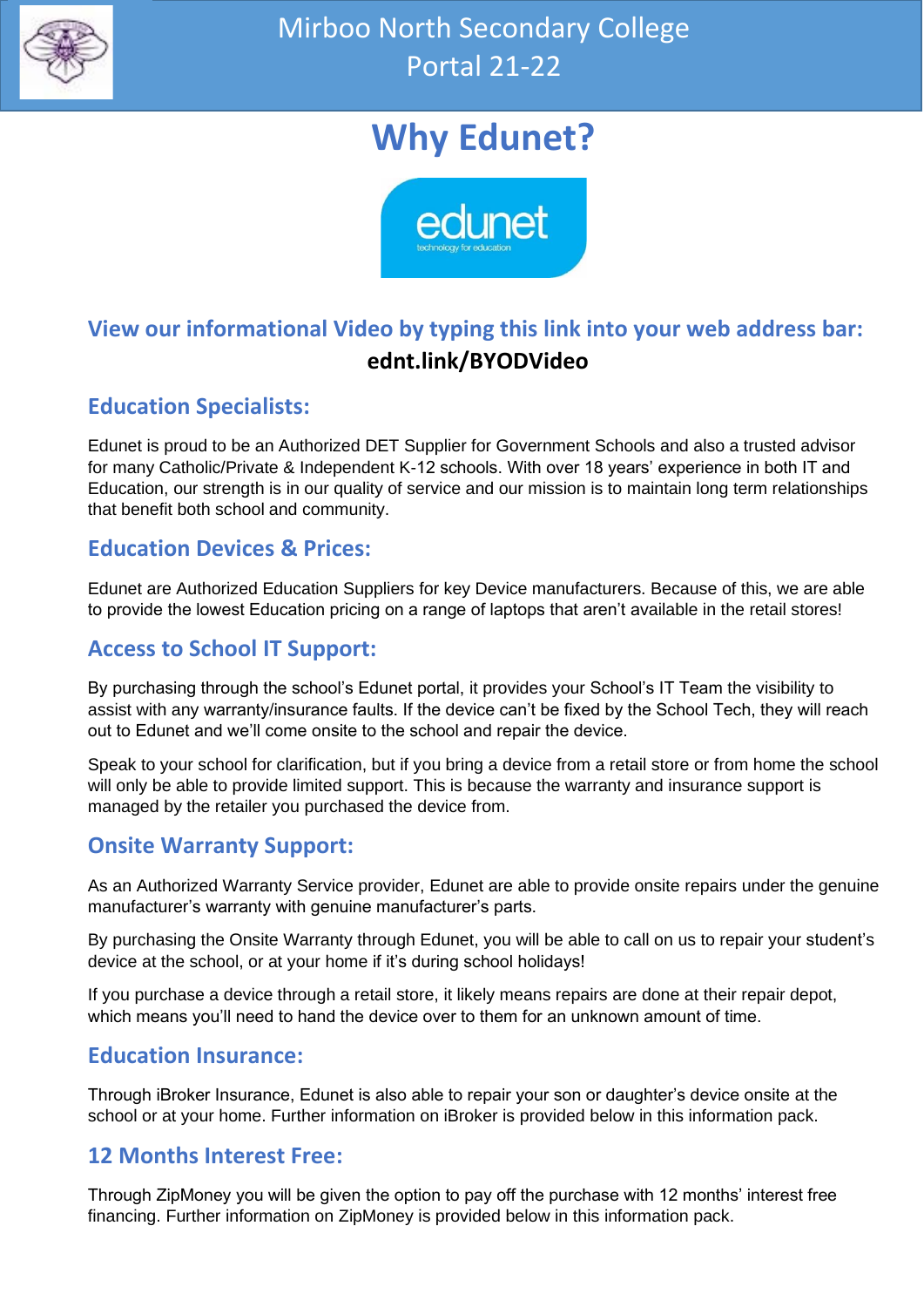

## **Lenovo ThinkPad 11e 5th Gen**



### • 20LRS0NC00

**Specifications**

- 11.6" HD (1366x768), Anti-Glare, Non Touch Screen
- Intel® Celeron® Processor N4120
- 4GB DDR4 2400MHz
- Intel® UHD Graphics 600
- 128GB emmc
- 720p HD Camera
- 1 Year Depot Warranty
- Windows 10 Pro National Academic
- Bluetooth, Camera, Intel® Dual Band Wireless-AC 7265 (2x2, 802.11ac/a/b/g/n) No vPro, 3cell 42Wh

### **\$542.85 inc GST**

| <b>Accessories - See Compulsory Items in Red</b>         |          |
|----------------------------------------------------------|----------|
| Targus 11"-12" Contego Armoured Slip<br>Case             | \$43.32  |
| Targus 11-12" Tanc Case                                  | \$64.41  |
| Targus Rugged Slipcase 11-12"                            | \$25.96  |
| iBroker Educational 3 Year Insurance with<br>\$75 Excess | \$223.58 |
| Lenovo 3 Year Onsite Warranty Upgrade                    | \$113.19 |
| Lenovo 3 Year Sealed Battery Addon                       | \$35.81  |

### **Minimum Cost \$662.64 inc GST**

**Or** 

### Approximately \$15.79 weekly with ZipMoney.

(Minimum package cost includes device, any compulsory items selected by the school (in red) and \$6.60 admin fee)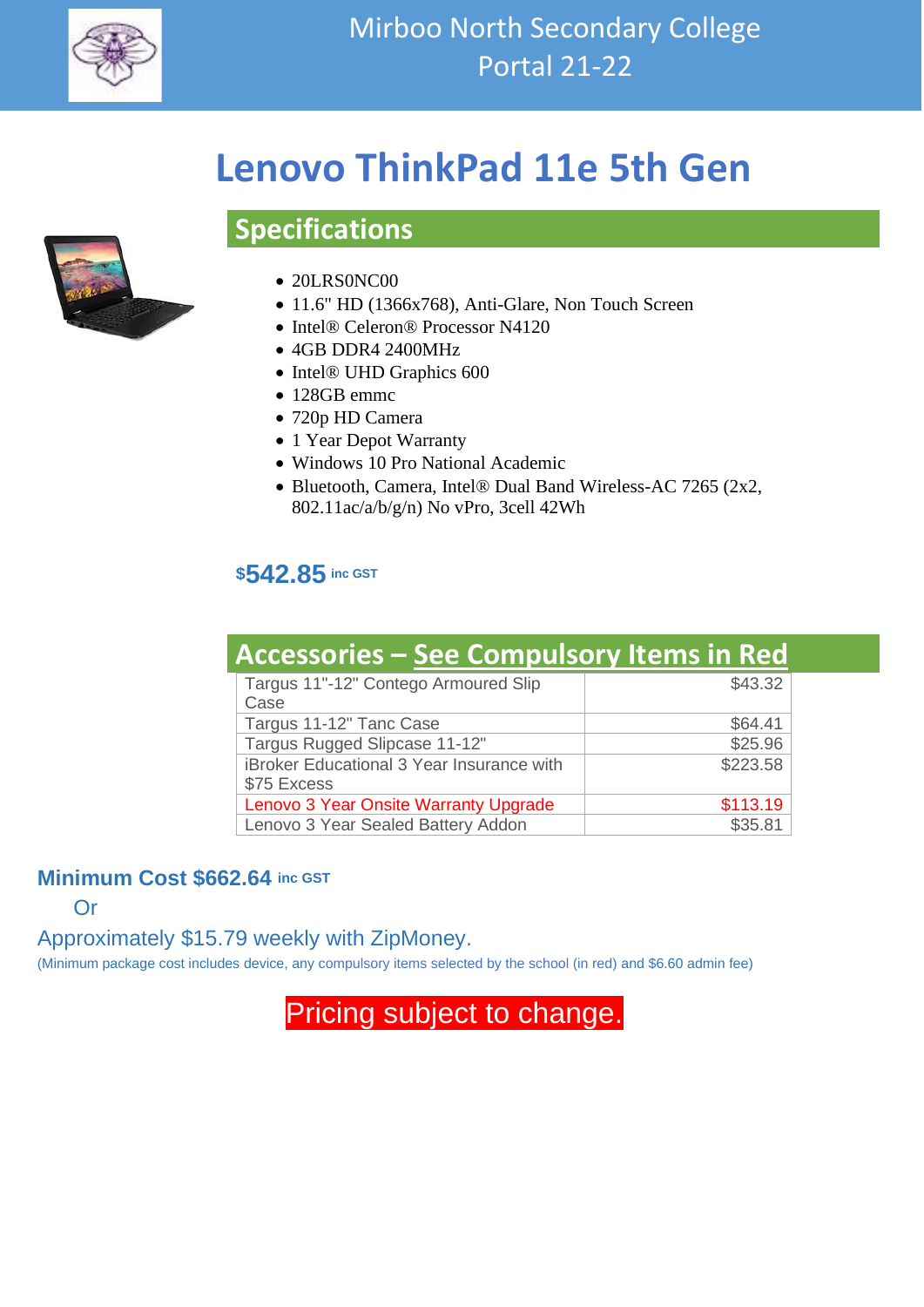

## **Acer Travelmate B311 Clamshell**



## • NX.VNFSA.004

**Specifications**

- 
- 11.6" HD 1366 x 768
- Intel Celeron Quad Core N4120, 4 MB L2 cache, 1.10 GHz up to 2.60 GHz
- 4GB DDR4 RAM
- 128GB PCIe NVMe SSD
- Intel UHD Graphics 600
- HD User Facing Camera with Camera Door
- Wireless-AC + BT  $5.0$
- Windows 10 Pro Academic
- 3 Year Onsite Warranty

### **\$623.70 inc GST**

| <b>Accessories - See Compulsory Items in Red</b>                |          |
|-----------------------------------------------------------------|----------|
| Targus 11"-12" Contego Armoured Slip<br>Case                    | \$43.32  |
| Targus 11-12" Tanc Case                                         | \$64.41  |
| Targus Rugged Slipcase 11-12"                                   | \$25.96  |
| <b>iBroker Educational 3 Year Insurance with</b><br>\$75 Excess | \$223.58 |

### **Minimum Cost \$630.30 inc GST**

Or

Approximately \$15.17 weekly with ZipMoney.

(Minimum package cost includes device, any compulsory items selected by the school (in red) and \$6.60 admin fee)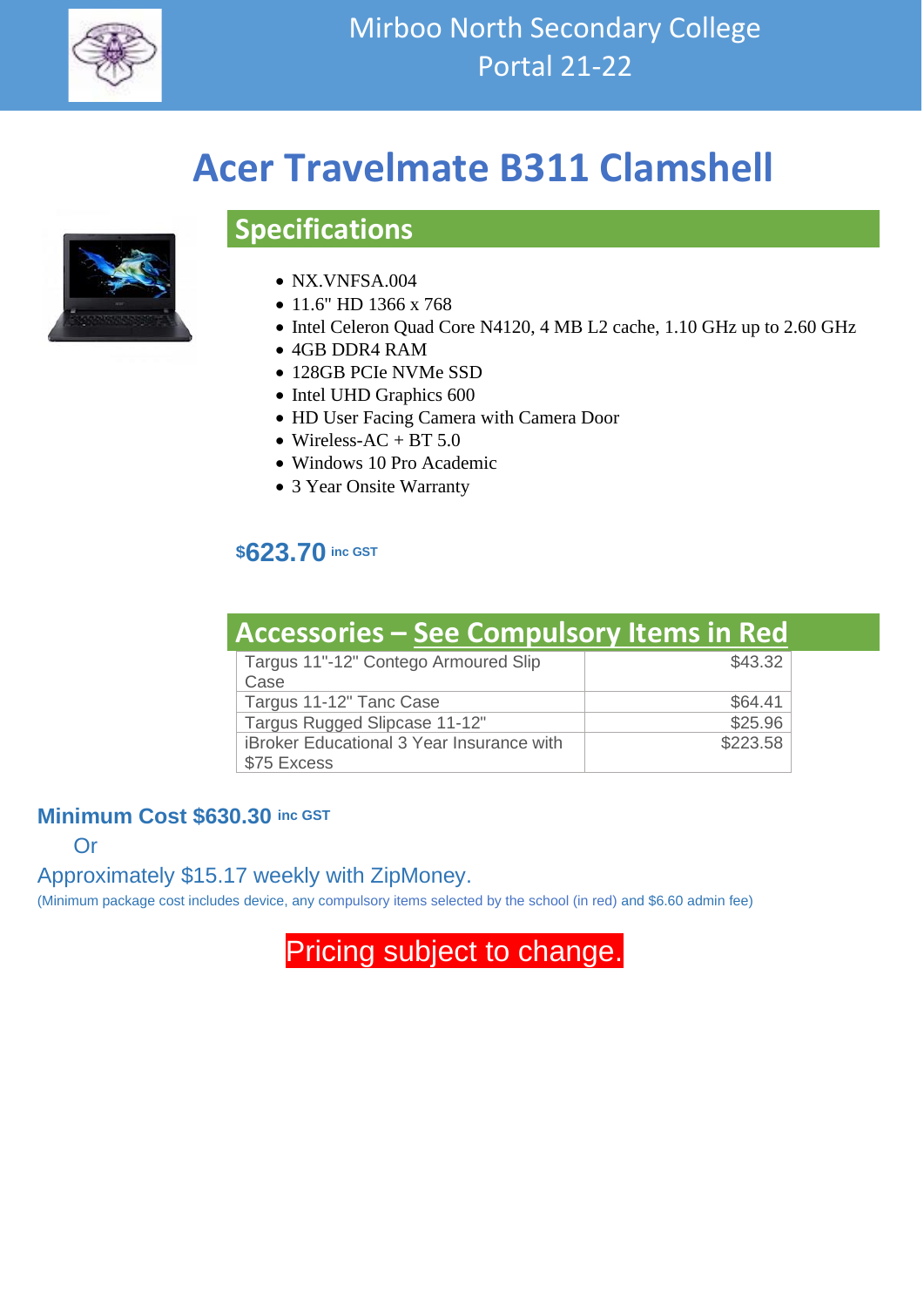

## **Lenovo ThinkPad 11e Yoga 5th Gen**



### • 20LNS1F600

**Specifications**

- 11.6" HD (1366 x 768) IPS Display, Multitouch Screen
- Garaged active stylus (Pen)
- Intel UHD Graphics 600
- Intel Celeron Processor N4120 (4M Cache, up to 2.40 GHz)
- 4GB DDR4L 2400MHz onboard
- 128GB SSD M.2 PCIe
- Windows 10 Pro National Academic
- 1YR Depot Warranty
- Bluetooth, User & World Facing Camera, Intel® Dual Band Wireless-AC 9260 (2x2, 802.11ac/a/b/g/n), 3cell 42Wh

### **\$693.00 inc GST**

| <b>Accessories - See Compulsory Items in Red</b> |          |
|--------------------------------------------------|----------|
| Targus 11"-12" Contego Armoured Slip<br>Case     | \$43.32  |
| Targus 11-12" Tanc Case                          | \$64.41  |
| Targus Rugged Slipcase 11-12"                    | \$25.96  |
| iBroker Educational 3 Year Insurance with        | \$287.10 |
| \$75 Excess                                      |          |
| Lenovo 3 Year Onsite Warranty Upgrade            | \$113.19 |
| Lenovo 3 Year Sealed Battery Addon               | \$35.81  |

### **Minimum Cost \$812.79 inc GST**

Or

### Approximately \$18.68 weekly with ZipMoney.

(Minimum package cost includes device, any compulsory items selected by the school (in red) and \$6.60 admin fee)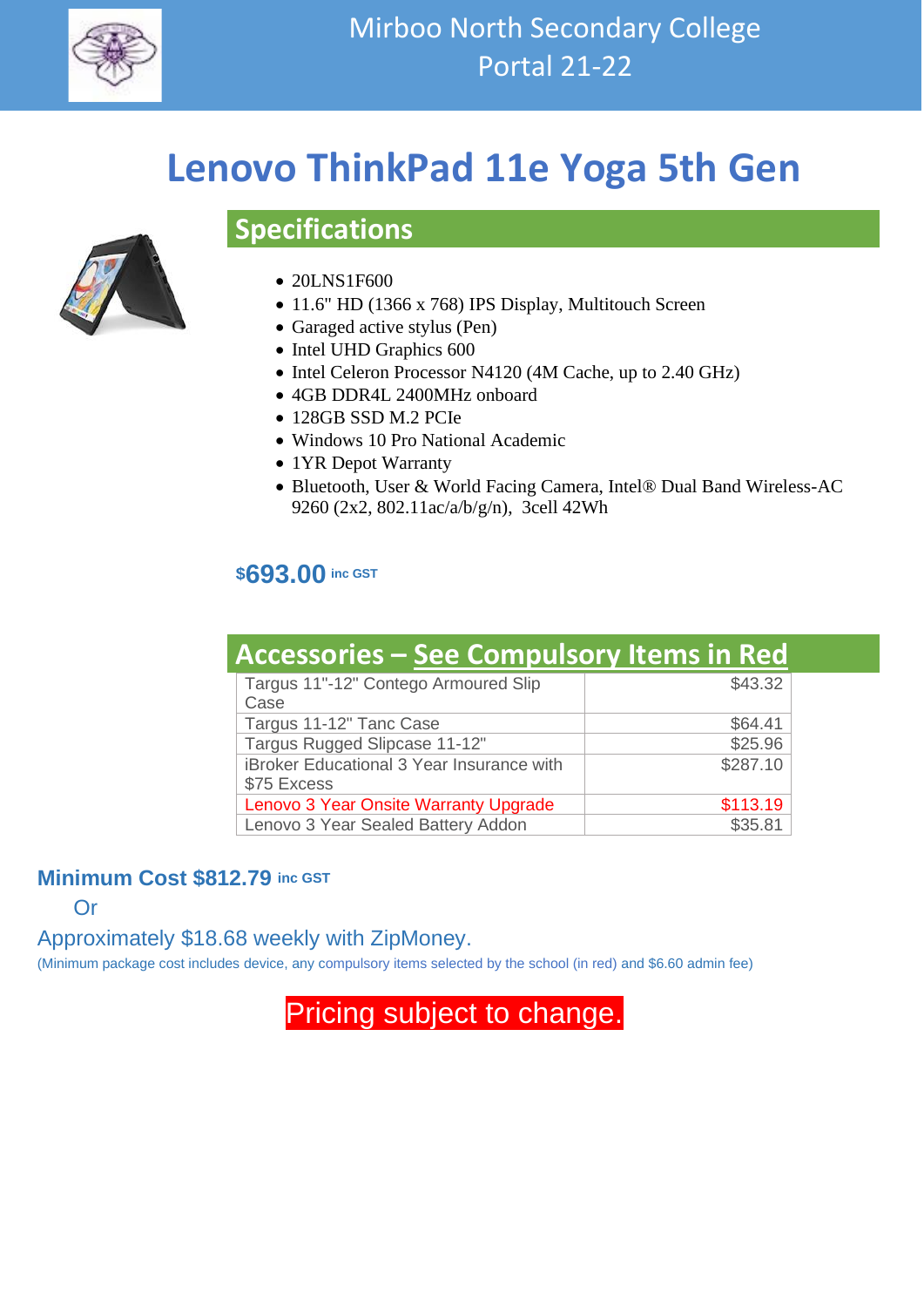

## **Lenovo ThinkPad 11e Yoga 6th Gen**



# **Specifications**

- 20SES06400
- 11.6" HD (1366 x 768) IPS Display, Multitouch Screen
- Intel® HD Graphics 615
- Garaged Active Pen
- Intel® m3-8100Y Processor
- 8GB DDR3 1866 onboard
- 256GB PCIe SSD
- Windows 10 Pro Academic
- 1 Year Depot Warranty
- Bluetooth, User & World Facing Camera, Intel® Dual Band Wireless-AC 9260 (2x2, 802.11ac/a/b/g/n), 3cell 42Wh

### **\$832.76 inc GST**

| <b>Accessories – See Compulsory Items in Red</b>         |          |
|----------------------------------------------------------|----------|
| Targus 11"-12" Contego Armoured Slip<br>Case             | \$43.32  |
| Targus 11-12" Tanc Case                                  | \$64.41  |
| Targus Rugged Slipcase 11-12"                            | \$25.96  |
| iBroker Educational 3 Year Insurance with<br>\$75 Excess | \$287.10 |
| Lenovo 3 Year Onsite Warranty Upgrade                    | \$113.19 |
| Lenovo 3 Year Sealed Battery Addon                       | \$35.81  |
| <b>BluPeak Laptop USB-C Power Bank</b>                   | \$82.50  |

### **Minimum Cost \$952.55 inc GST**

Or

Approximately \$21.36 weekly with ZipMoney.

(Minimum package cost includes device, any compulsory items selected by the school (in red) and \$6.60 admin fee)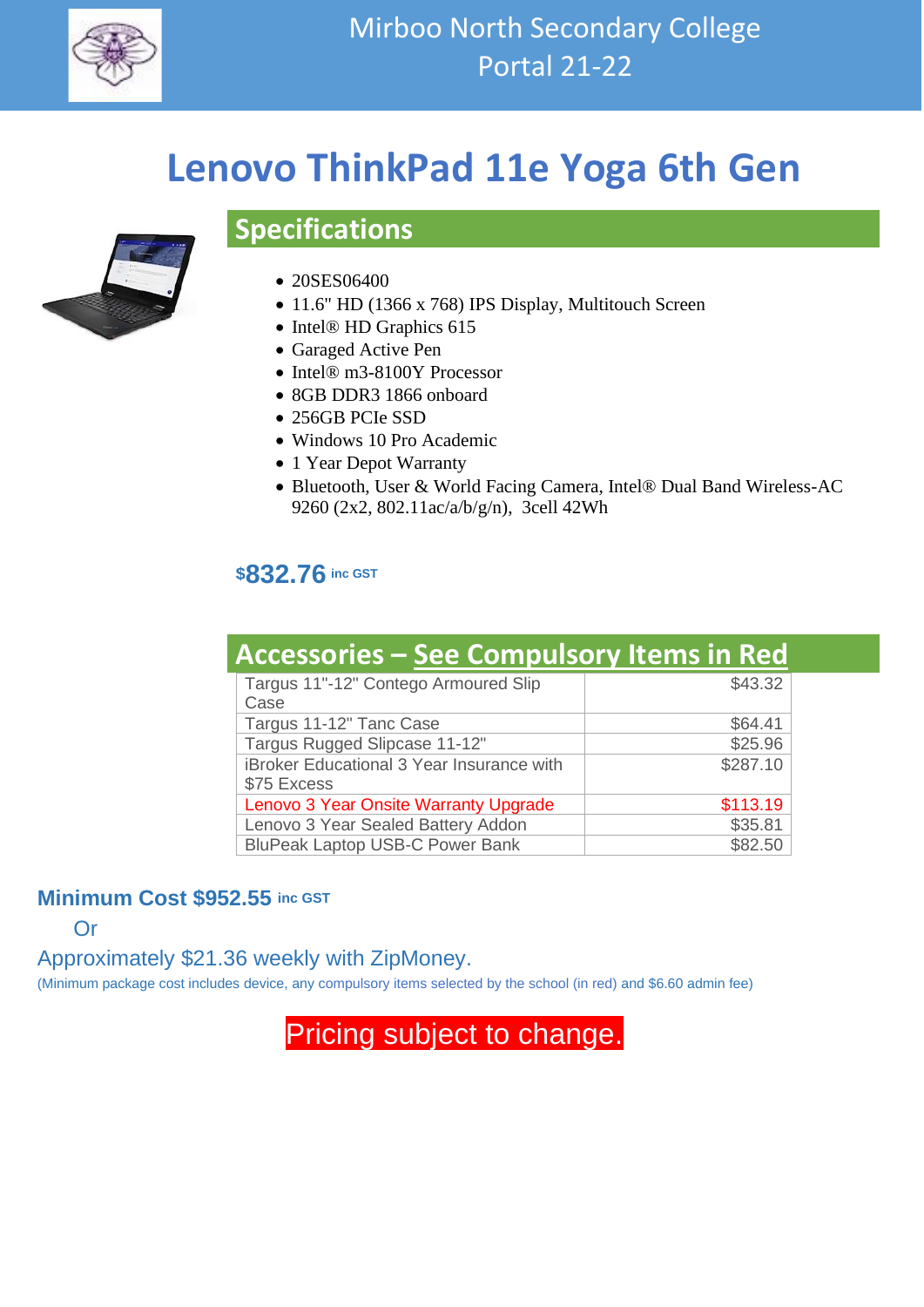

## **Acer Travelmate B311 Convertible**

## **Specifications**



- UN.VN1SA.003
- 11.6" FHD Touch 1920x1080
- Intel HD Graphics 605
- Stylus Pen
- Intel Pentium Silver N5030 4 MB L2 Cache, 1.10 GHz, up to 3.10 GHz
- 4GB DDR4 RAM
- 128GB PCIe NVMe SSD
- Wireless-AC + BT  $5.0$
- Windows 10 Pro Academic
- 3 Year Onsite Warranty

### **\$852.39 inc GST**

| <b>Accessories - See Compulsory Items in Red</b>                |          |
|-----------------------------------------------------------------|----------|
| Targus 11"-12" Contego Armoured Slip<br>Case                    | \$43.32  |
| Targus 11-12" Tanc Case                                         | \$64.41  |
| Targus Rugged Slipcase 11-12"                                   | \$25.96  |
| <b>iBroker Educational 3 Year Insurance with</b><br>\$75 Excess | \$287.10 |

### **Minimum Cost \$858.99 inc GST**

Or

Approximately \$19.57 weekly with ZipMoney.

(Minimum package cost includes device, any compulsory items selected by the school (in red) and \$6.60 admin fee)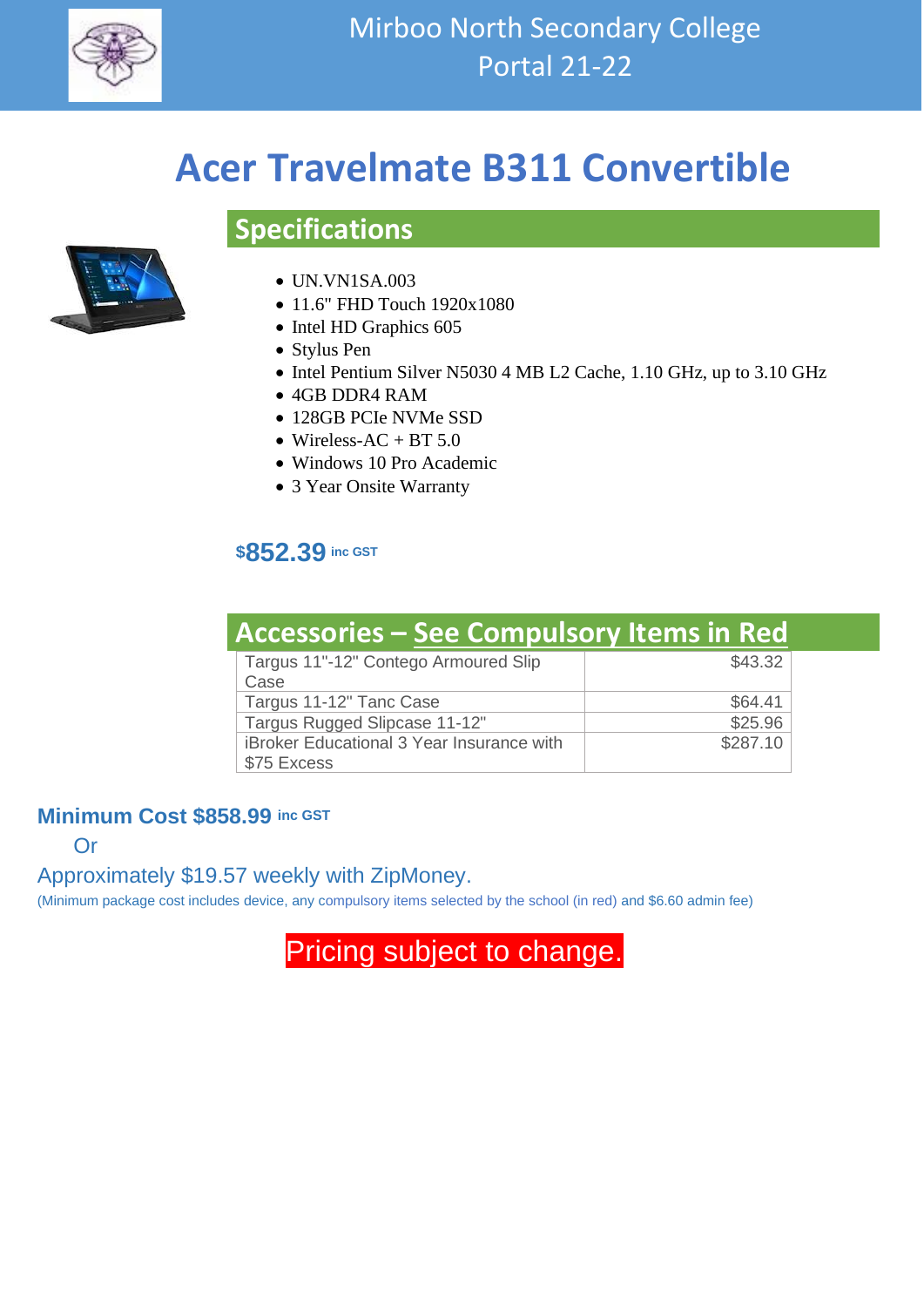

# **Lenovo ThinkPad L13 Yoga Gen 2**



### • 20VLS0NK00 (Silver)

**Specifications**

- Windows 10 Pro Academic
- 13.3" FHD Multi Touch Screen
- Intel Core i5-1135G7 Processor (6M Cache, up to 4.20 GHz)
- Intel Iris Xe Graphics
- 8GB DDR4 2400Mz SODIMM
- 256GB m.2 NVMe SSD
- 3 Year Depot Warranty
- Integrated 720p HD Camera + World Facing Camera
- Intel Wi-Fi  $6$  AX201 (2x2, 802.11ax) + Bluetooth, ThinkPad Pen Pro, ThinkPad Battery 3 cell Li-Polymer (45Whr), 45W 3pin USB-C

### **\$1,175.79 inc GST**

| <b>Accessories - See Compulsory Items in Red</b> |          |
|--------------------------------------------------|----------|
| Targus 13.3" Contego Armoured Slip Case          | \$46.64  |
| Targus 13.3" TANC Case                           | \$76.12  |
| Targus Rugged Slipcase 13-14"                    | \$31.14  |
| iBroker Educational 3 Year Insurance with        | \$338.25 |
| \$125 Excess                                     |          |
| Lenovo 3 Year Onsite Warranty Upgrade            | \$28.88  |
| Lenovo 3 Year Sealed Battery Addon               | \$35.81  |
| <b>BluPeak Laptop USB-C Power Bank</b>           | \$82.50  |

### **Minimum Cost \$1,211.27 inc GST**

Or

### Approximately \$26.34 weekly with ZipMoney.

(Minimum package cost includes device, any compulsory items selected by the school (in red) and \$6.60 admin fee)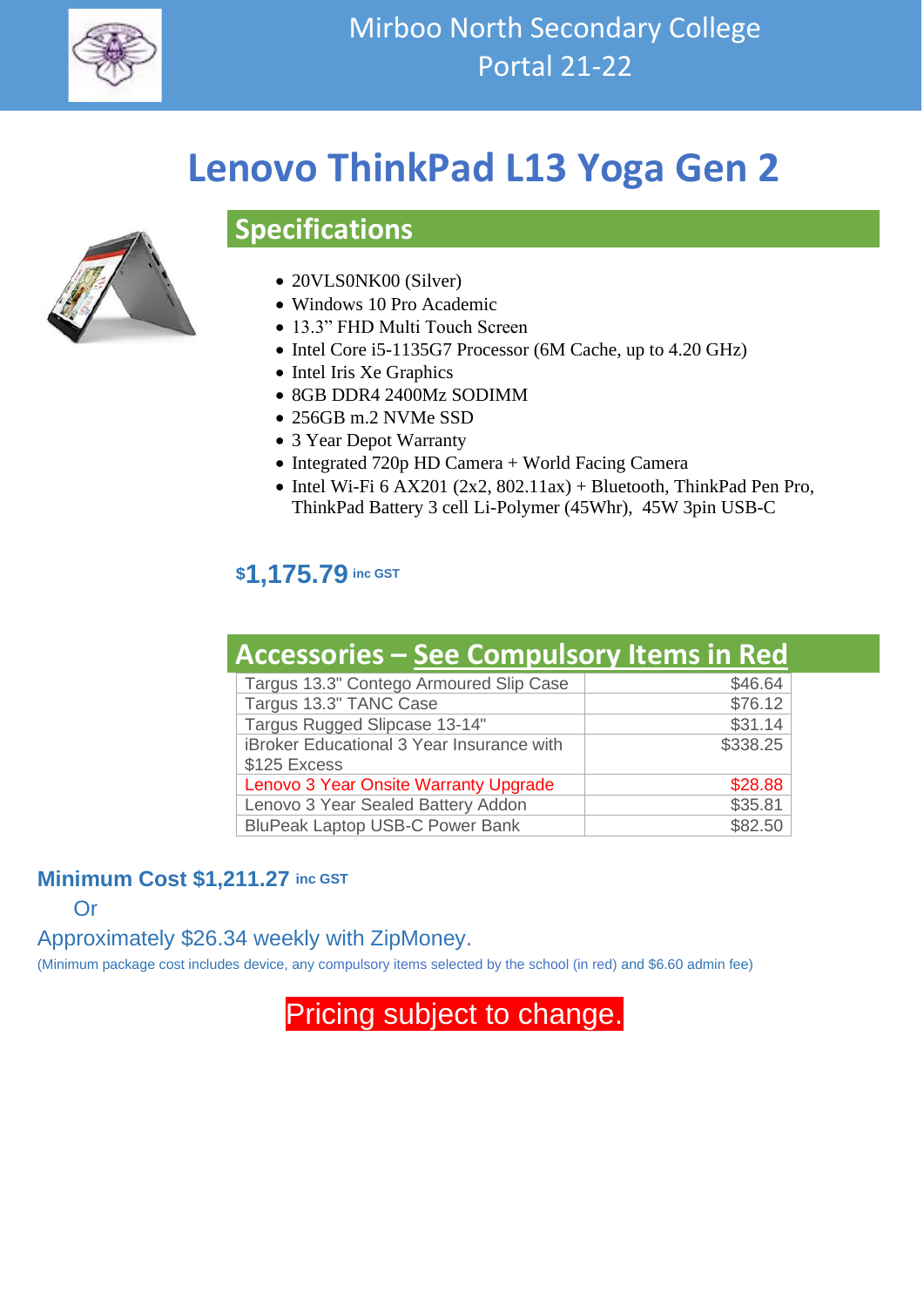

# **Lenovo ThinkPad L13 Yoga Gen 2**



## **Specifications**

- 13.3" FHD (1920 x 1080, 300 nits) IPS, touch
- Silver
- 360 Degree Hinge for Tablet Mode
- Intel 11th Gen Core i7-1165G7 Processor
- 8GB DDR4 2400 Mhz RAM
- 256GB NVMe M.2 SSD
- 720p HD Camera + World Facing Camera
- Garaged Active Pen
- Integrated Intel Iris Xe Graphics
- Intel Dual Band Wireless-AC 9560 (2x2, 802.11ac) + Bluetooth 5.0
- Windows 10 Pro
- 3 Year Depot Warranty

### **\$1,509.59 inc GST**

#### **Accessories – See Compulsory Items in Red** Targus 13.3" Contego Armoured Slip Case Targus 13.3" TANC Case \$76.12 Targus Rugged Slipcase 13-14" <br>
\$31.14 iBroker Educational 3 Year Insurance with \$125 Excess \$338.25 Lenovo 3 Year Onsite Warranty Upgrade **Fig. 10 S28.88** Lenovo 3 Year Sealed Battery Addon \$35.81 BluPeak Laptop USB-C Power Bank  $$82.50$

### **Minimum Cost \$1,545.06 inc GST**

Or

Approximately \$32.76 weekly with ZipMoney.

(Minimum package cost includes device, any compulsory items selected by the school (in red) and \$6.60 admin fee)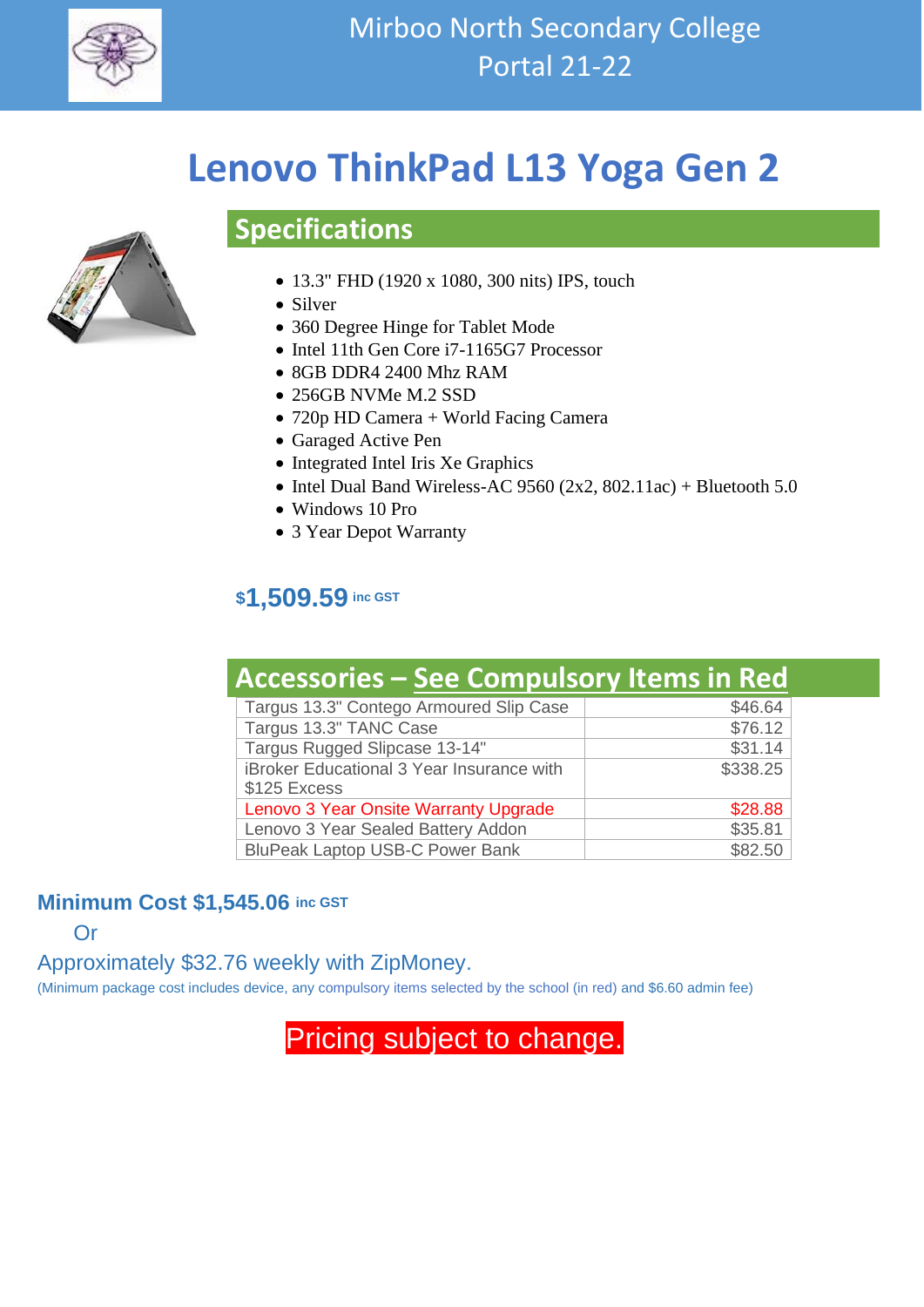

# **FAQs – Page 1**

### **Where is my order delivered?**

- **IF** your school has Australia Post, the device will be delivered to your nominated address. We recommend considering putting your work address because Australia Post won't leave the device without someone there to sign. If delivery is unsuccessful, the device will be returned to the nearest Aust Post depot for you to collect within 10 days.
- **IF** your school has no Australia Post, the device will be delivered to you school for them to setup. The school will be in contact with you to collect once the device is ready.

### **Which device should I choose?**

This will largely depend on the subjects your student is doing, always seek advice from the school if you're unsure. As a general rule most of your student's work will be web browsing and word documentation, which doesn't require a powerful/expensive device. It's only when the student is doing media / art / graphics subjects that you may need to consider a device with a better Processor or more RAM.

If your student isn't doing art or graphical subjects we always recommend looking at the cheaper/more durable Education specific models!

### **If I choose Zip finance, when do the repayments start?**

Your once off account setup fee of \$99 will be taken out immediately (if you haven't got an account already). Your repayments won't begin until the device has been delivered by Edunet.

### **Can I hand this device down to a younger sibling?**

Absolutely! All warranty/insurance purchased follows the device, regardless of who's using it.

### **Can we get a discount for a purchase of more than one?**

We don't require parents to buy multiple devices to take advantage of a bulk discount. Edunet negotiates with the brands of the devices to get a bulk discounted price for Education. The price you get for one device already has a bulk buy discount applied because Edunet supplies to hundreds of schools across the state.

### **What is the difference between warranty and insurance?**

Warranty covers manufacturer's faults, whereas Insurance covers accidental damage caused by your student. For example dropping the device and breaking the screen, or liquid damage would be covered by Insurance. We recommend reading the PDS on our website on the insurance for more details.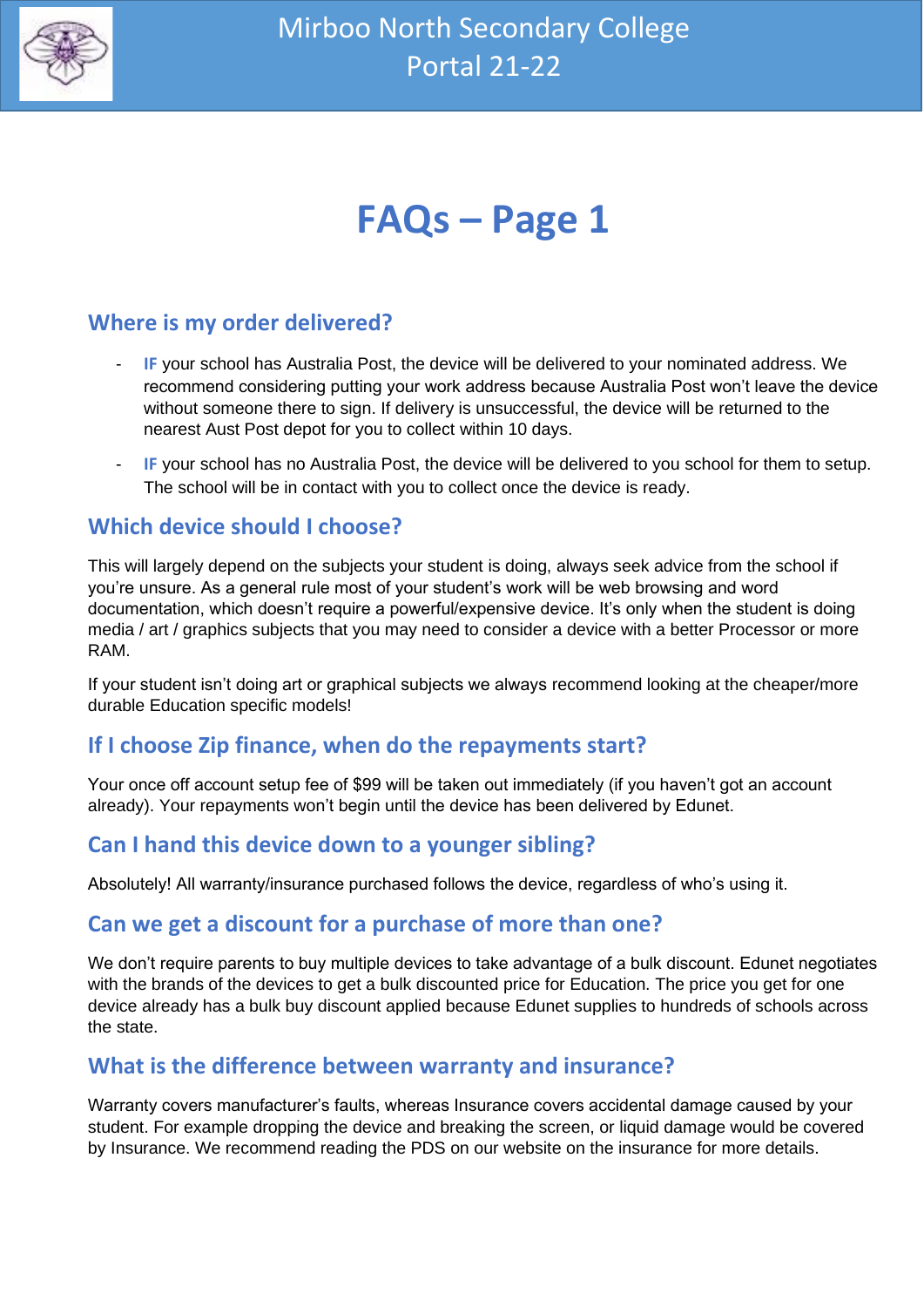

# **FAQs – Page 2**

### **Can I purchase spare chargers or other accessories?**

Yes. Additional chargers or replacement pens/bags can be purchased via our accessories portal below:

**Website:** accessories.edunet.com.au

### **Can we do split payments?**

Yes you can, but Edunet cannot process your order until full payment has been received. Please ensure the order's confirmation number is put in the payment description when payment is processed otherwise we will not know which order to put the money against.

### **Can we order with Zip over the phone?**

We cannot help with processing an order over the phone if you want to use Zip financing. This is because Zip requires your personal banking information.

### **What happens if I'm declined by Zip?**

First step is to get in contact with Zip directly. They may just require some additional information to then approve your order. If you have been declined it's best to speak with your school around what options they may have available to you.

**Zip's Number:** 02 8294 2345 (9am – 6pm Monday – Saturday)

### **What are the compulsory / mandatory items?**

The school may want you to purchase particular options to ensure the device is protected. Common mandatory selections is a 3 year onsite warranty. Edunet cannot remove these mandatory items without written approval by your school.

### **What happens if my device stops working?**

First step is to take it to the school in case it's something software related they can fix immediately. If they can't fix it they'll lodge a service job with Edunet's Repair team and we'll be in touch to organise a repair.

### **Should you have anymore questions or concerns please do not hesitate to contact Edunet:**

**1300 338 638 portal@edunet.com.au**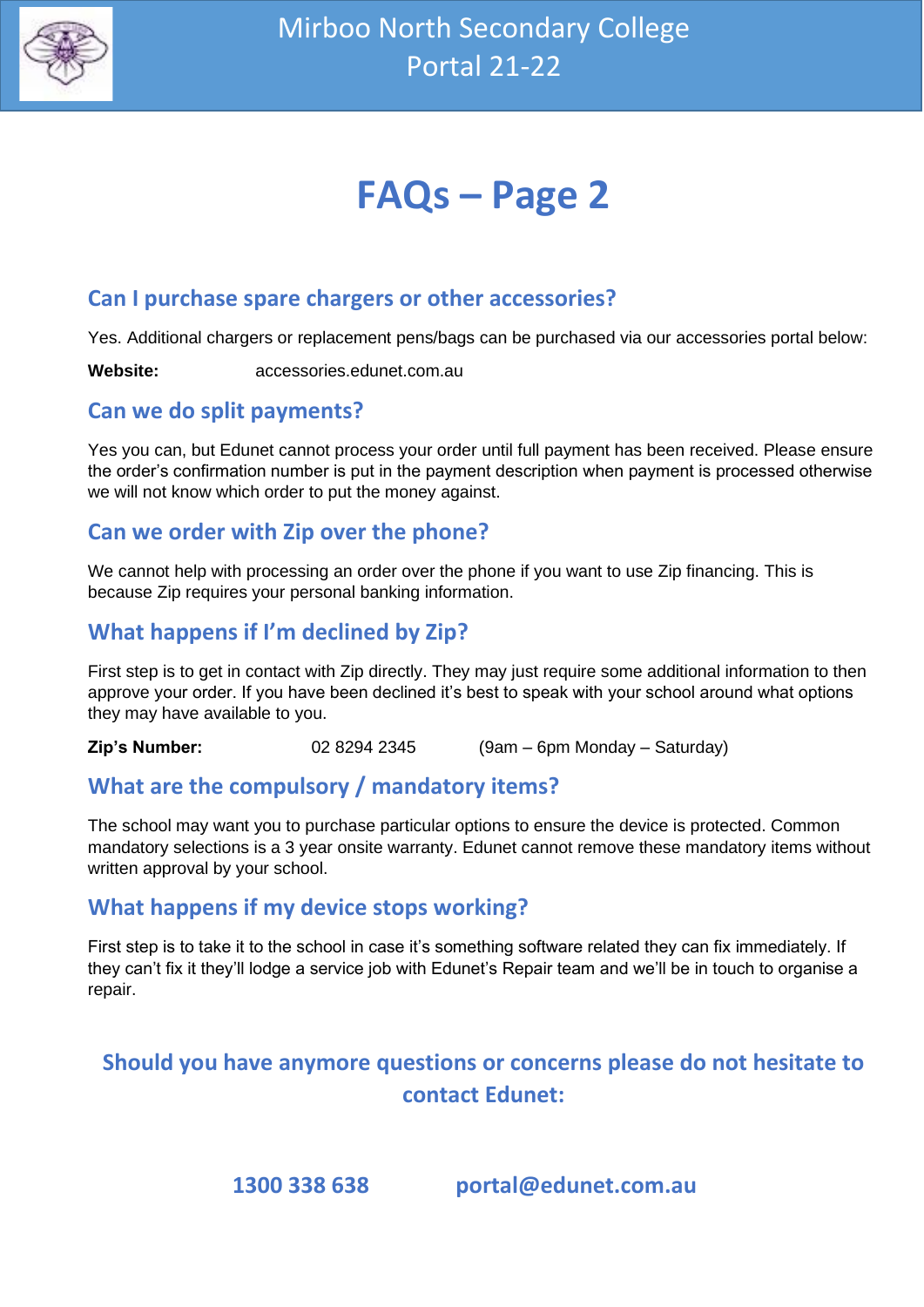



Edunet partners with iBroker for all Education **Broker** Insurance. We are authorised to repair Lenovo insurance jobs with iBroker, enabling us to ensure your students device is repaired as fast as humanly possible.

#### **Important to Know!**

You may be able to insure your device through your Home and Contents Insurance. Before you make a decision, please check and be mindful of the below points:

- Home and Contents Insurance excess's is usually upwards of \$500, iBroker's excess is significantly lower.
- Some Home and Contents Insurance companies require you to send the device to their repairer. This will mean you may not get your laptop back for a long period of time.

Edunet provide onsite support through iBroker and can repair your student's device at the school or at your house if it's during school holidays.

#### WHAT IS COVERED?

- Accidental Loss For Example
	- ✓ Left on Public Transport
		- ✓ Left at Bus Stop
	- Accidental Damage For Example
		- ✓ Dropped
		- ✓ Stepped On
		- ✓ Driven Over
		- ✓ Pulled Off Desk
		- ✓ Fell out of Locker
		- ✓ Liquid Spill
- Loss or damage by theft or attempted theft
- From unoccupied building or vehicle only following forcible entry
- In the open air only where:
	- $\checkmark$  Laptop in direct supervision and control of adult
	- $\checkmark$  At their place of education
		- $\checkmark$  At college organised activity / event
		- ✓ At organised extra-curricular activity
		- ✓ Other places of residence
		- $\checkmark$  Medical appointments of any kind
		- $\checkmark$  By force or intimidation

#### WHAT ISN'T COVERED?

- Electrical or mechanical malfunction or derangement
- Scratches and normal wear and tear
- Malicious damage by your child
- Loss or damage by theft or attempted theft:
	- From an unoccupied building or vehicle unless as a result of forcible entry
	- $\overline{\phantom{a}}$  From any unsecured place in the open air unless:
		- The laptop is under the direct control and supervision of an adult; or
			- Your child is on the way to or from their place of education; or
				- ✓ An organised college or educational activity; or
					- ✓ An organised extra-curricular activity; or
					- ✓ Other places of residence of accommodation; or
					- $\checkmark$  A medical appointment of any kind
	- **EX** Loss of damage occurring while the laptop is being transported in any aircraft or watercraft unless the laptop is carrier as personal baggage
	- **EXEC** Loss of or damage to software of any sort